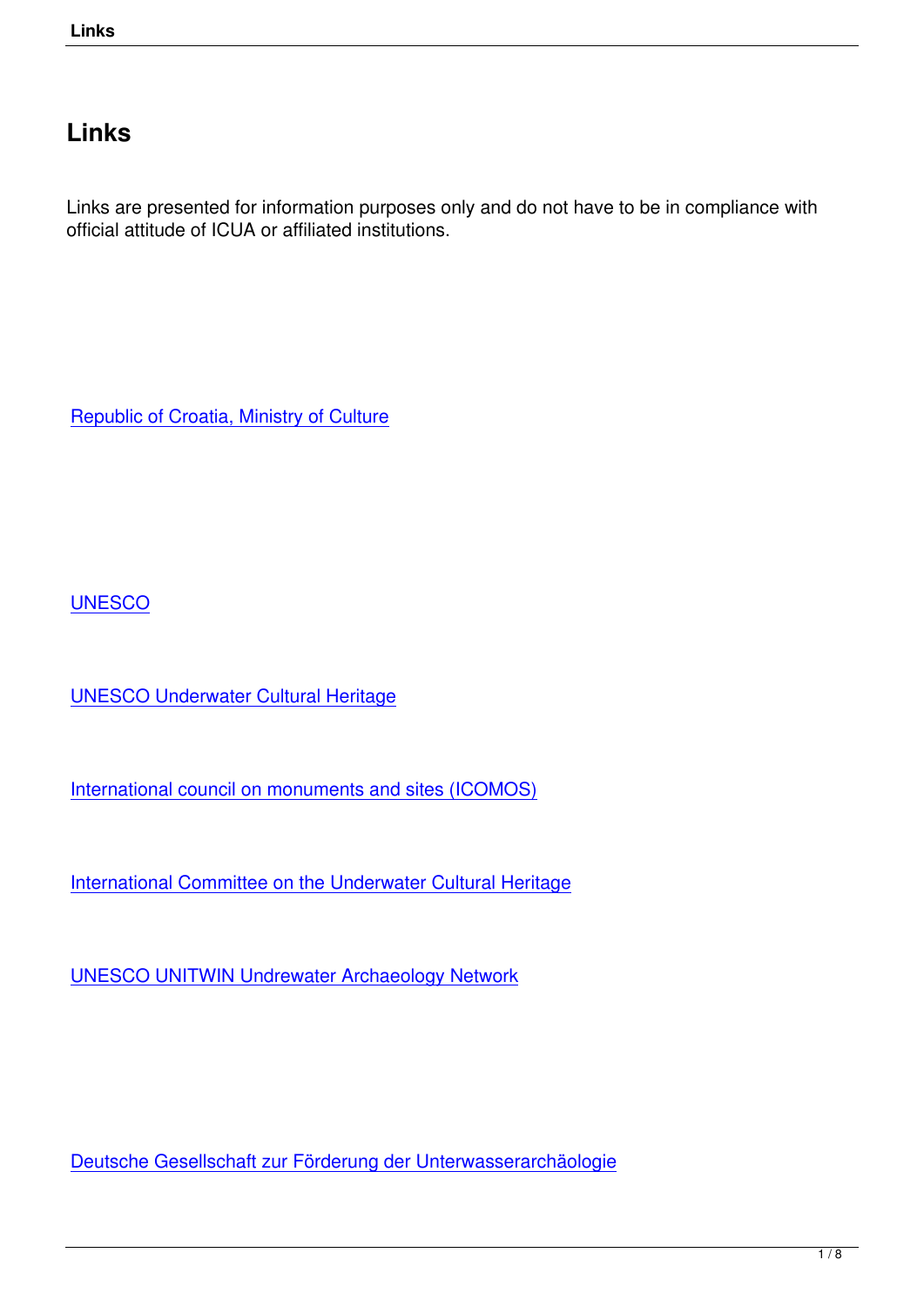Bayerischen Gesellschaft für Unterwasserarchäologie (BGfU)

[Arbeitsgruppe für maritime und limnische Archäologie der Uni](http://www.bgfu.de/)versität Kiel

[Unterwasserarchaeologie](http://www.amla-kiel.de/cms2/)

[Landesverband für Unterw](http://www.unterwasserarchaeologie.de/)asserarchäologie Mecklenburg-Vorpommern e.V.

[Gesellschaft für Schweizer Unterwasserarchäologie](http://www.uwa-mv.de/)

[Triton - Unterwasserarchäologie](https://www.gsu.ch/index.php/home.html)

[Deutsches Archäologisches Inst](https://homepage.univie.ac.at/elisabeth.trinkl/forum/forum0600/15triton.htm)itut (DAI)

Le Département des recherches archéologiques subaquatiques et sous-marines

[Groupe de Recherche en Archéologie Navale \(GRAN\)](http://www.culture.gouv.fr/culture/archeosm/en/fr-act-org1.htm)

[Groupement de Recherches Archeologiques Subaqua](http://www.archeonavale.org/)tiques (GRAS)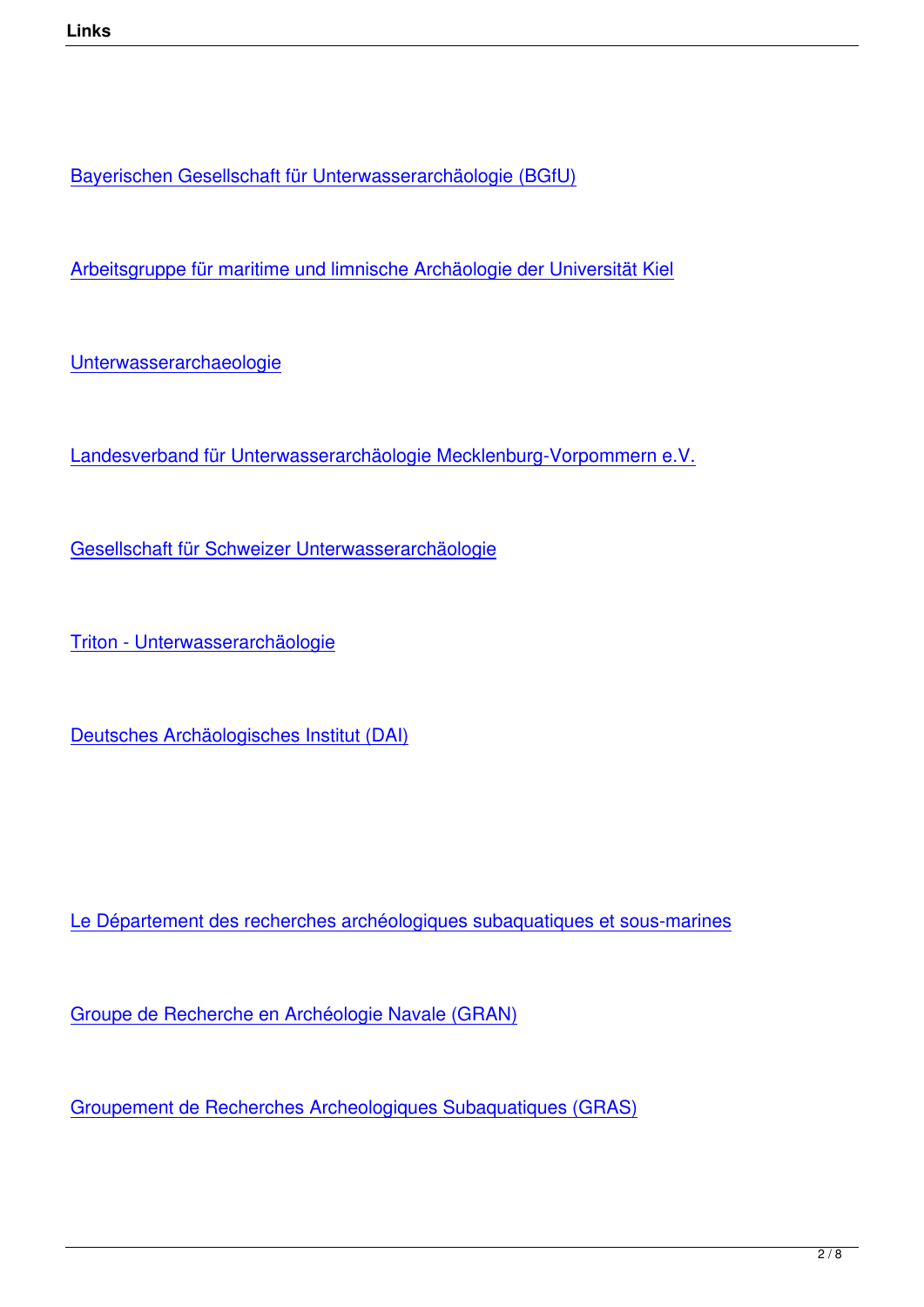Norwegian University of Science and Technology - Maritime archaeology

[Nordic Underwater Archaeology](https://www.ntnu.edu/iak)

The Vasa Museum

The Polish Maritime Museum in Gdańsk, Poland

[The Academic Club of Underwater Research, Po](http://www.cmm.pl/index.php)land

Central Naval Museum St. Petersburg

National Taras Shevchenko University of Kyiv (Center for Underwater Archaeology)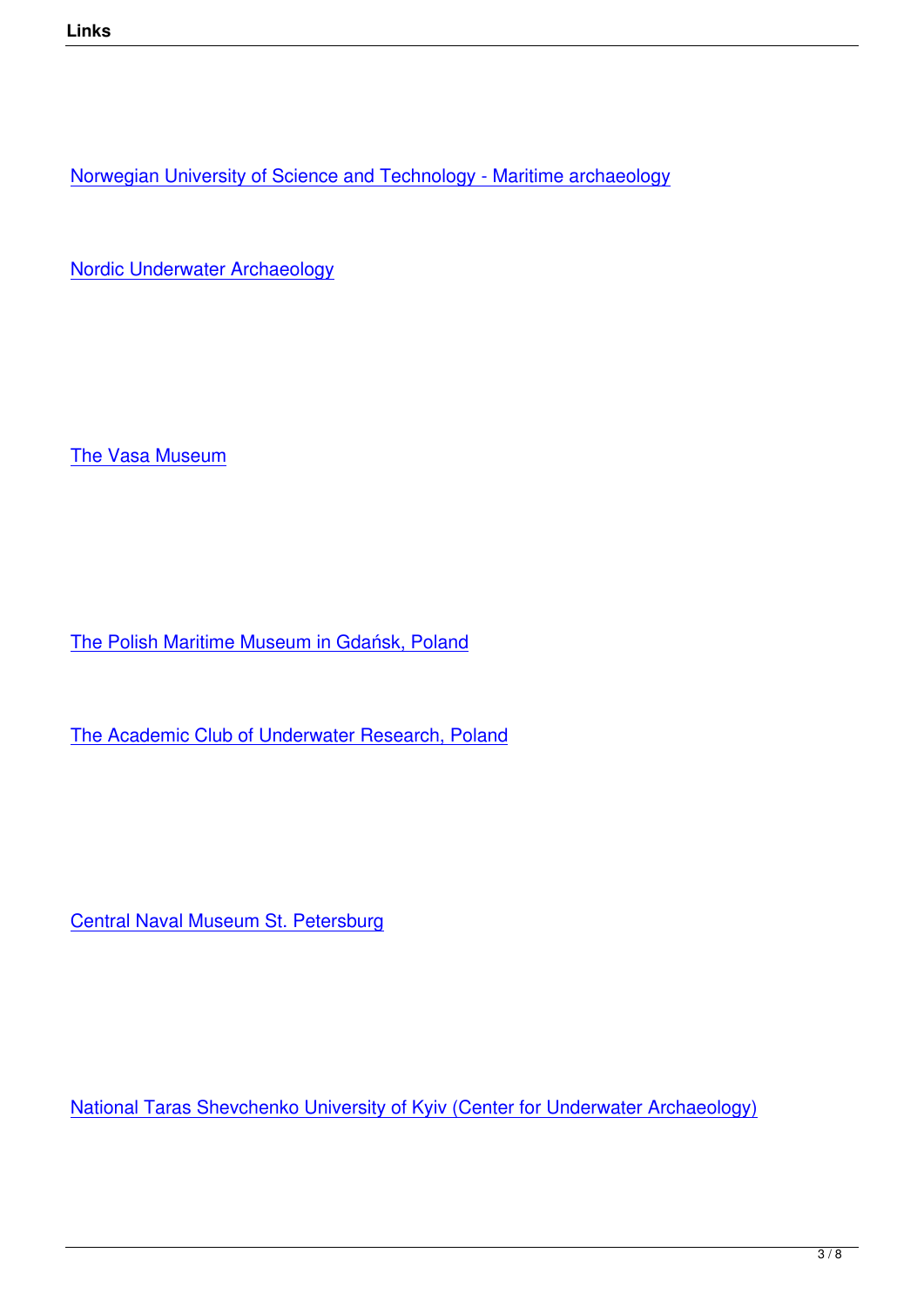**Institute for Archaeological Oceanography** 

Nautical Archaeology at Texas A& M University

[Center for Maritime Archaeology and Conservation -](http://nautarch.tamu.edu/) Texas A& M University

[Naval history and heritage - Underwater Archaeology Branch](http://nautarch.tamu.edu/cmac/)

**[Franc Goddio Society](https://www.history.navy.mil/content/history/nhhc/research/underwater-archaeology.html)** 

**[Ships of Discovery](http://www.underwaterdiscovery.org/)** 

Jamaica National Heritage Trust

**Institute of Nautical Archaeology** 

[Institute of Nautical Archaeology](http://nauticalarch.org/) in Bodrum, Turkey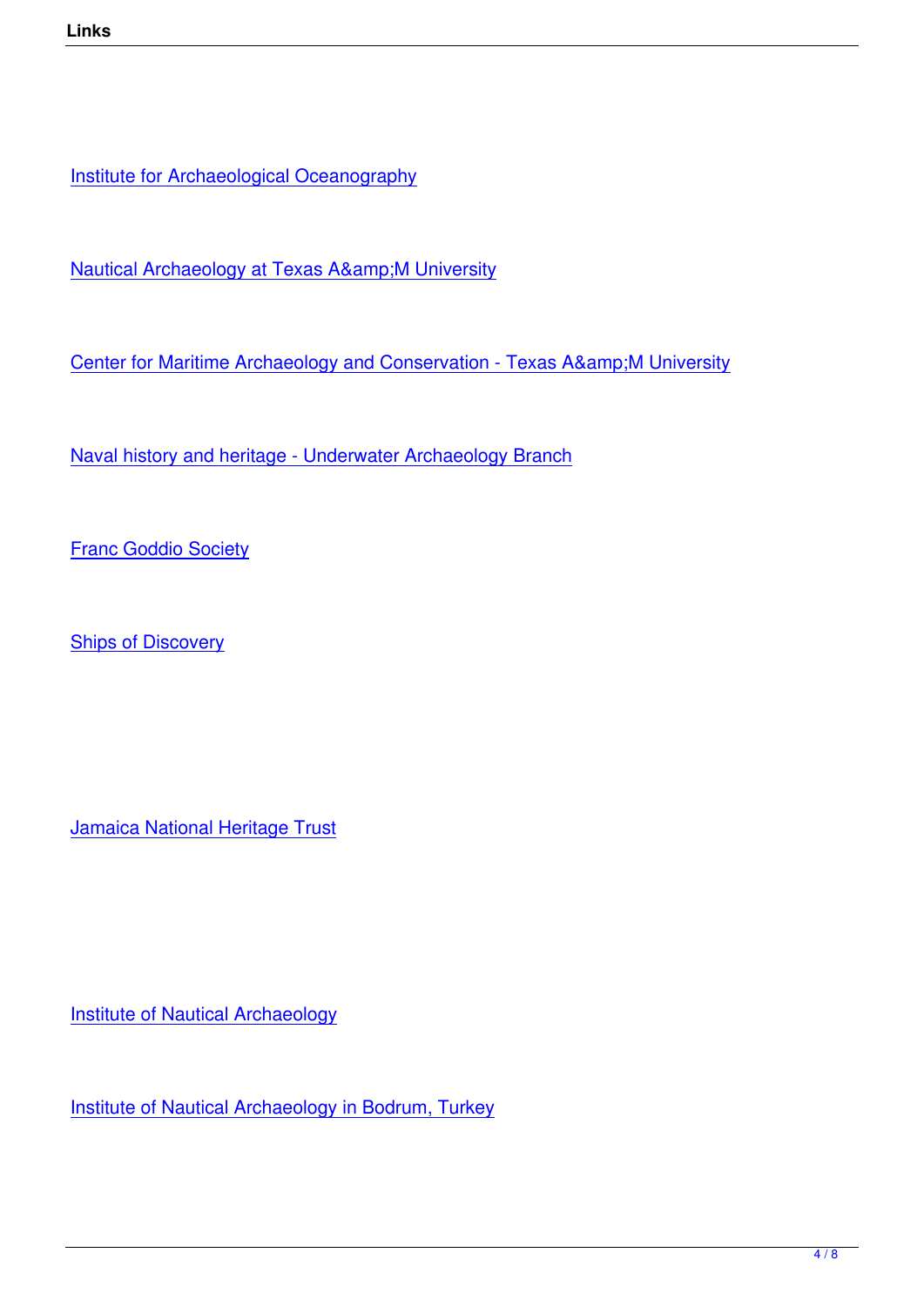[The Bodrum Museum of Unde](https://nauticalarch.org/bodrum-research-center/)rwater Archaeology, Turkey

[TINA The Turkish Foundation for Underwater Archaeology](http://www.bodrum-museum.com/)

[Mediterranean University in Antalya - Coastal and Underwa](http://www.tinaturk.org/e_index.html)ter Archaeology projects

The Leon Recanati Institute for Maritime Studies

RPM Nautical Foundation

[Nautical Archaeology Soc](http://rpmnautical.org/)iety

[The Mary Rose](http://www.nauticalarchaeologysociety.org/)

[Friends of the H](http://www.maryrose.org/)unley

[Hampshire and Wight](http://www.hunley.org/) Trust for Maritime Archaeology - Maritime Heritage Centre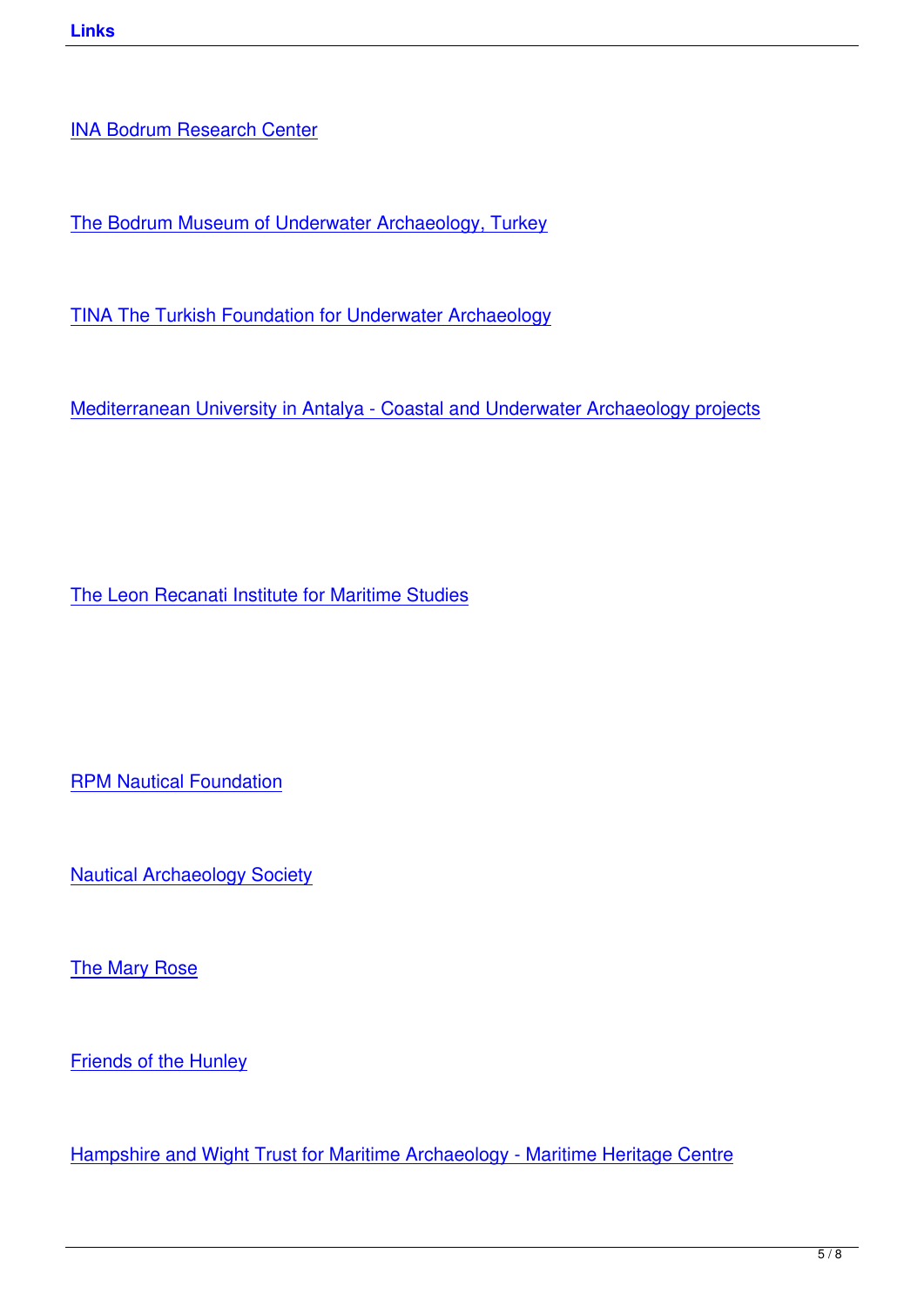Bournemouth University - Department of Archaeology & amp; Anthropology

[Historic England - Discovering and Understanding Marine Archaeology](https://www.bournemouth.ac.uk/about/our-faculties/faculty-science-technology/our-departments/department-archaeology-anthropology)

Australian Institute for Maritime Archaeology (AIMA)

[Flinders University, Archaeology schools of humaniti](http://www.aima-underwater.org.au/)es, Adelaide, Australia

Museo Nacional de Arqueología Subacuática Spain

[Centro de Arqueología Subacuática de la Comunida](http://www.culturaydeporte.gob.es/mnarqua/en/home.html)d Valenciana

[ARGOS - Servicios de Actividades Subacuaticas](http://www.ceice.gva.es/es/web/patrimonio-cultural-y-museos/centro-de-arqueologia-subacuatica)

Patrimonio Cultural - Arqueologia Náutica e Subaquática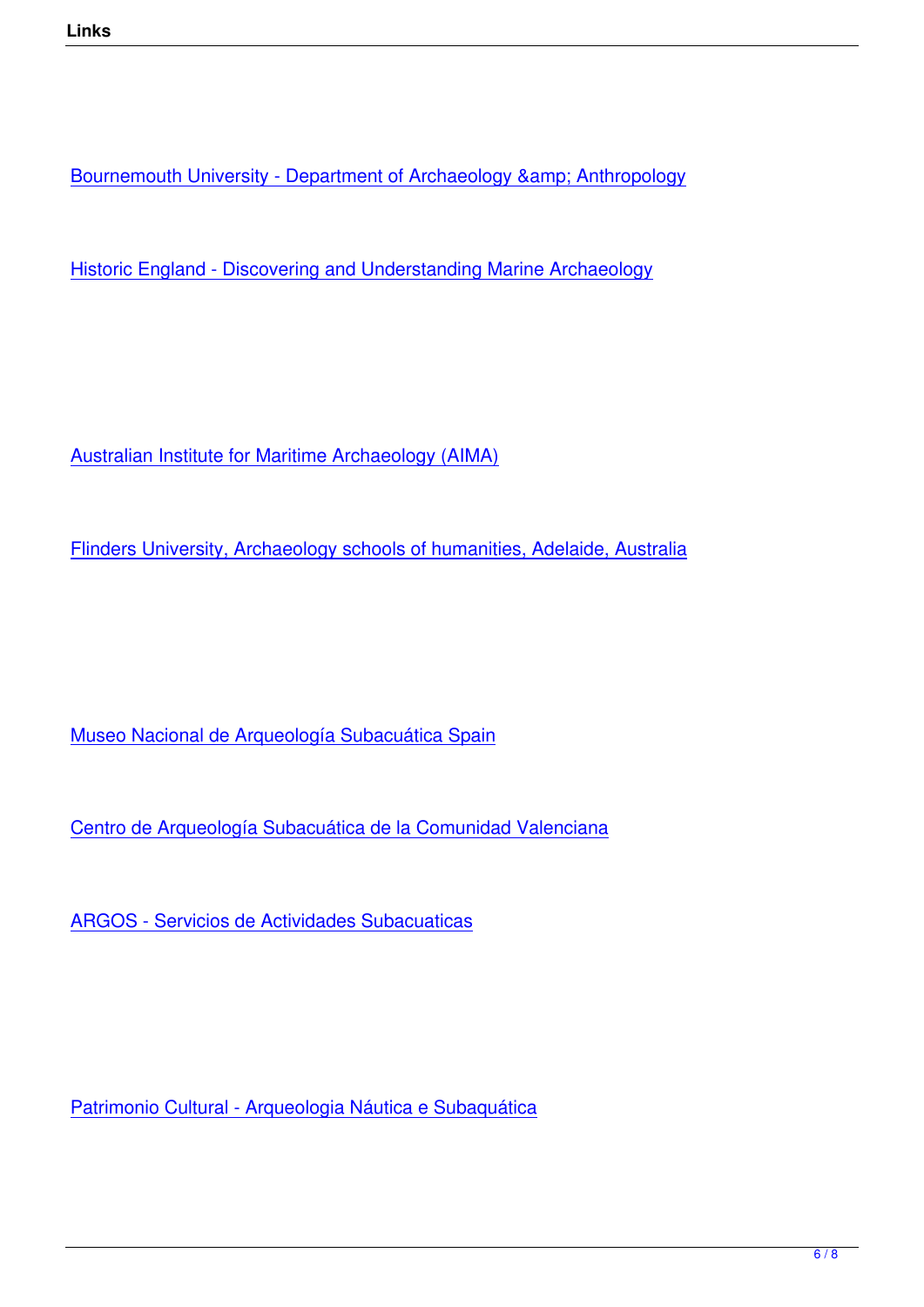MACHU Project

Vlaams Instituut - Maritieme archeologie

Soprintendenza del Mare

[ASSONET - Archeologia](http://www.regione.sicilia.it/beniculturali/archeologiasottomarina/) Subacquea Speleologia Organizzazione NETwork

[archeosub.it indice, archeologia subacque](https://asso-net.blogspot.com/)

**[Iantd Expeditions](http://www.archeosub.it/index.htm)** 

[Archeomar Projec](http://www.iantdexpeditions.com/)t